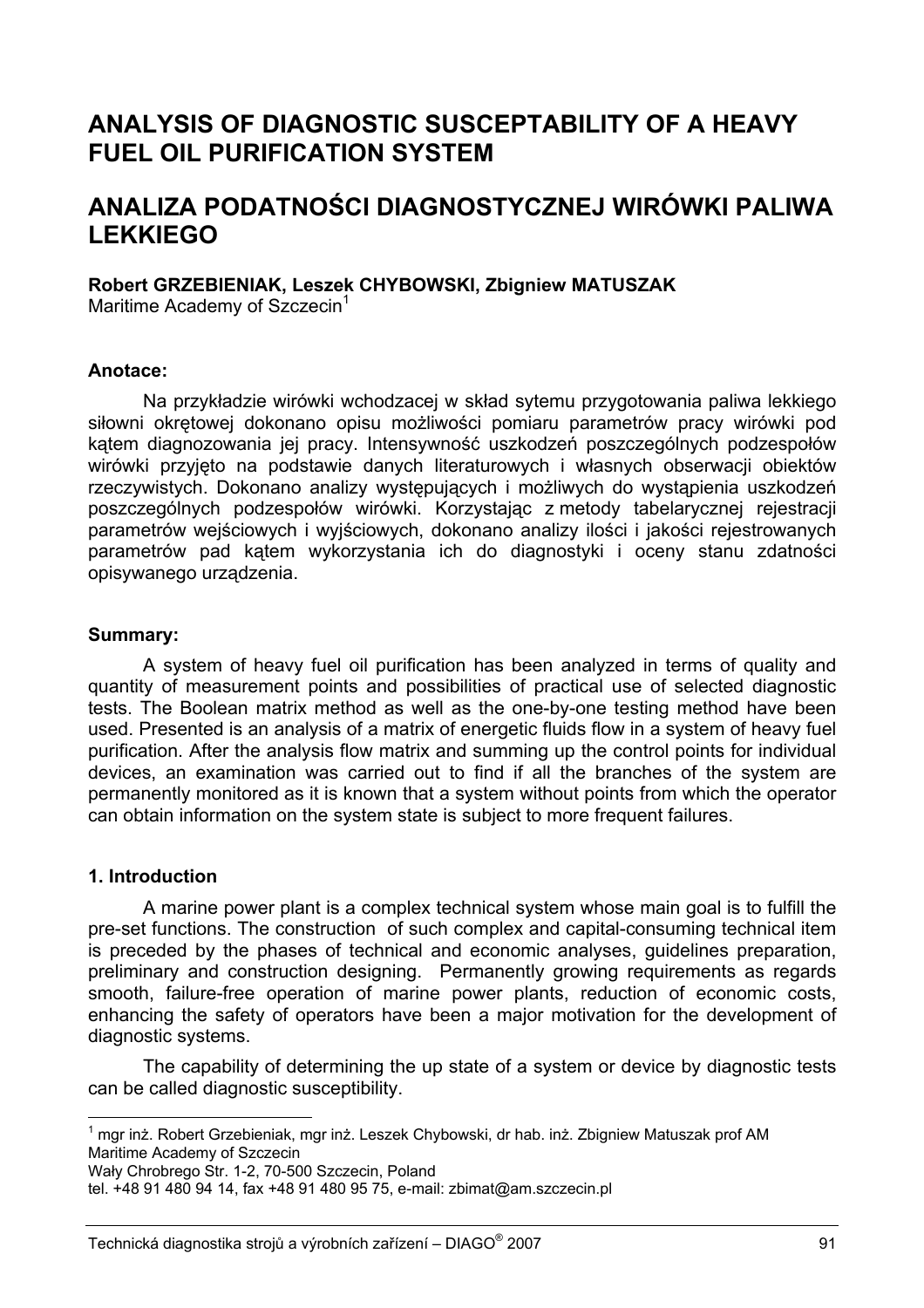Effective minimization of the threats to the system, determining an increase in safety, quality and effectiveness of systems, is possible if we consider a system in its entire life cycle: from an initial idea, to execution to liquidation. This requirement will be fulfilled when constant diagnosing is performed during system operation, enabling both the present technical condition evaluation and failure location. Routine maintenance and operating activities make up elements of the diagnosing process.

This study aims at an analysis of heavy fuel oil purification system of a marine power plant based on two diagnostic tests: one employing the Boolean matrix method and the other using the one-by-one testing. Besides, parameters of the heavy fuel oil purifier making up part of the system are examined.

Information on system state can be obtained by means of trials. Each of the trials can divide the set  $E = \{e_z\}$ ,  $z = \overline{l,n}$  of elements of an item into two subsets. The subset one that can be said not to include or to include damaged elements (respectively, positive or negative result of the trial), and subset two that cannot be thus described. The set  $T_d \subset \Pi$ of trials, which makes it possible to differentiate all states W of an item being diagnosed, is called a diagnostic test. Generally, minimal tests or near-minimal tests should be used. The real number of trials feasible in a real item can be determined by means of item functional models. There are a number of methods for creating diagnostic tests using various branches of mathematics. Diagnostic tests are of various types, such as the method of one-by-one testing, Boolean matrix, information method, the method of group control, half-half split testing, optimization methods etc [3,4].

Diagnostic tests tend to utilize minimal or near-minimal tests. The real number of trials is determined using a functional model of an item, which in this case consists of graphs illustrating the flow of a fluid in a given installation. Examples of use of the Boolean matrix method and one-by-one testing refer to a heavy fuel oil purification system.

Figure 1 presents a flow graph illustrating a heavy fuel oil purification system. In order to illustrate and facilitate the use of diagnostic tests, the diagram also shows inlets of energetic fluids used in particular elements of the system.

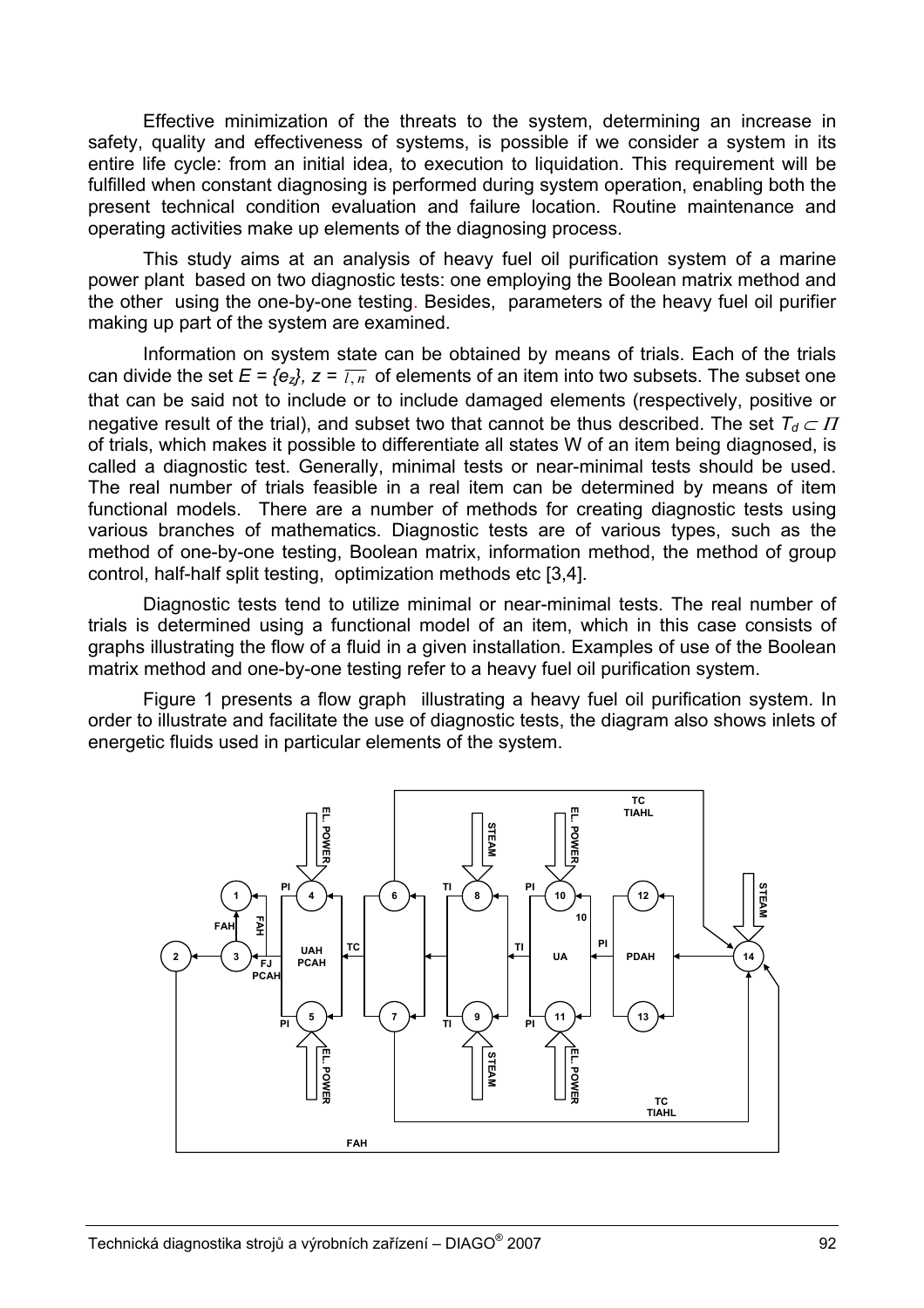Fig. 1 Graph of a functional structure of fluid flow in a heavy fuel oil (*HFO*) purification system.14 – HFO settling tank; 13,12 – filters; 11,10 - pumps; 9,8 - heaters; 7,6 – threeway valves; 5,4 - purifiers; 3 - filtrator; 2 – HFO service tank; 1 – sludge tank

## **2. Application of the Boolean matrix method**

For the graph presented in Figure 1, consisting of elements  $E=f\epsilon_1,\epsilon_2,\epsilon_3,...\epsilon_{14}$  =  $\{\epsilon_i\}$ . *j = 1,2...14* interacting between one another according to a functional diagram, the state is characterized by a set of 14 elements  $W = \{w_0, w_1, \ldots, w_{14}\} = \{w_i\}$ ,  $i = 0, 1, \ldots, 14$ . W<sub>0</sub> denotes a full up state of the heavy fuel oil system,  $w_1$  denotes fault of element  $e_1$  etc. The set  $\Pi$ consists of 14 trials, with the trial  $\pi$  denoting control of an output parameter from *j*-th element. The adopted functional structure made up a basis for a table of states (table 1). Particular states, in which the system can be found are expressed by 14-digit binary numbers that illustrate the functioning of the system being diagnosed, where the place of zero corresponds to a faulty element. The columns of trial results  $\pi_i$  the value 0 for a given trial means that the value of the monitored parameter exceeded an admissible limit, while when 1 occurs, the value of a given parameter ranges within allowed limits. In order to simplify the further descript ion of the functional structure of fluid flow in the HFO purification system the author has introduced an additional notation of particular elements.

Table 1

| <b>SET OF STATES</b> |                    | SET OF TRIALS II |                |   |                |   |   |                |   |   |    |    |    |    |    |
|----------------------|--------------------|------------------|----------------|---|----------------|---|---|----------------|---|---|----|----|----|----|----|
| W                    |                    |                  | $\overline{c}$ | 3 | $\overline{4}$ | 5 | 6 | $\overline{7}$ | 8 | 9 | 10 | 11 | 12 | 13 | 14 |
| 0                    | 11111111<br>111111 |                  |                |   |                |   |   |                |   |   |    |    |    |    |    |
| 1                    | 01111111<br>111111 |                  |                |   |                |   |   |                |   |   |    |    |    |    |    |
| $\overline{2}$       | 10111111<br>111111 |                  |                |   |                |   |   |                |   |   |    |    |    |    |    |
| 3                    | 11011111<br>111111 |                  |                |   |                |   |   |                |   |   |    |    |    |    |    |
| 4                    | 11101111<br>111111 |                  |                |   |                |   |   |                |   |   |    |    |    |    |    |
| 5                    | 11110111<br>111111 |                  |                |   |                |   |   |                |   |   |    |    |    |    |    |
| 6                    | 11111011<br>111111 |                  |                |   |                |   |   |                |   |   |    |    |    |    |    |
| $\overline{7}$       | 11111101           |                  |                |   |                |   |   |                |   |   |    |    |    |    |    |
|                      | 111111<br>11111110 |                  |                |   |                |   |   |                |   |   |    |    |    |    |    |
| 8                    | 111111<br>11111111 |                  |                |   |                |   |   |                |   |   |    |    |    |    |    |
| 9                    | 011111<br>11111111 |                  |                |   |                |   |   |                |   |   |    |    |    |    |    |
| 10                   | 101111<br>11111111 |                  |                |   |                |   |   |                |   |   |    |    |    |    |    |
| 11                   | 110111<br>11111111 |                  |                |   |                |   |   |                |   |   |    |    |    |    |    |
| 12                   | 111011<br>11111111 |                  |                |   |                |   |   |                |   |   |    |    |    |    |    |
| 13                   | 111101             |                  |                |   |                |   |   |                |   |   |    |    |    |    |    |
| 14                   | 11111111<br>111110 |                  |                |   |                |   |   |                |   |   |    |    |    |    |    |

States of the *HFO* purification system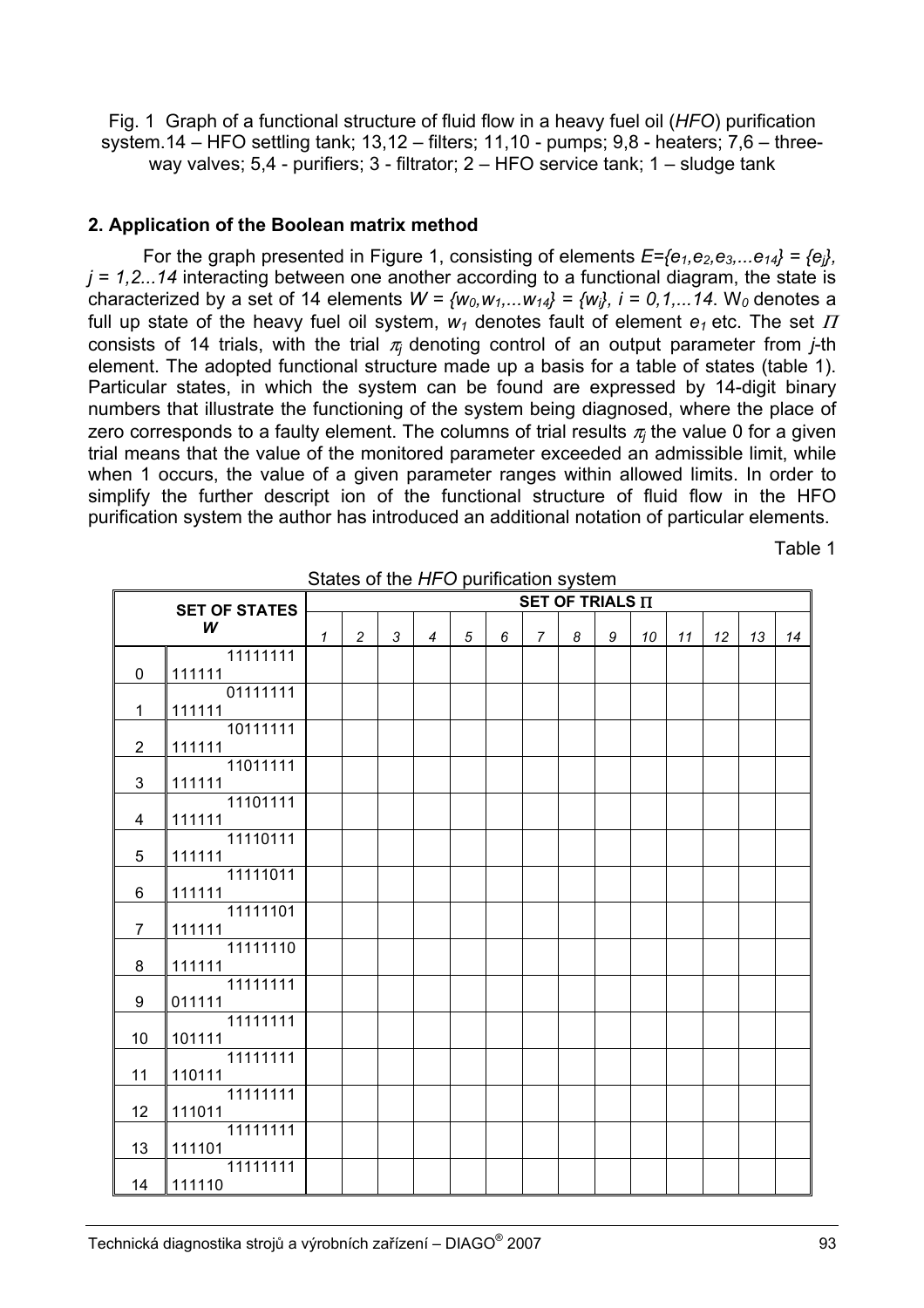The tables of states provide a source for building diagnostic tests for system state monitoring (*KSS*) and for the location of failures in the system (*LUS*). During the analysis, while building a matrix of a given test (e.g.: *w<sub>i</sub>*, *w<sub>i</sub>*), en element equal to 1 is created from the 1-0 system, whereas the systems 0-0 and 1-1 yield the value 0. To build a *KSS* test a subset of states *W* using pairs of trials ( $w_0$ ,  $w_i$ ), while to create a LUS test a subset of state pairs (*wj, wr*) is formed. Having adopted the structure shown in figure 1, a matrix for the *KSS* test was made (Table 2) and another matrix for the *LUS* test (Table 3). The value 1 in the columns of trial results denotes the discrimination of a state by means of the given trial  $\pi$ <sub>*j*</sub>, and 0 denotes the non-discrimination of a state by the given trial (result of the trial  $\pi$ <sup>*j*</sup> does not depend on the system state).

The results of an analysis of the matrix shown in Table 2 are used to define a diagnostic test for system state monitoring, having the form  $T_d = \{ \pi_i \}$ , i.e. the test includes only the first trial.

|                   | The state matrix for monitoring the state of the <i>TH</i> O pumication system |                |                |                |                                 |   |                |                  |   |    |    |    |    |    |
|-------------------|--------------------------------------------------------------------------------|----------------|----------------|----------------|---------------------------------|---|----------------|------------------|---|----|----|----|----|----|
| SU                | SET OF TRIALS II                                                               |                |                |                |                                 |   |                |                  |   |    |    |    |    |    |
| <b>BSET OF</b>    |                                                                                |                |                |                |                                 |   |                |                  |   |    |    |    |    |    |
| <b>STATE</b>      |                                                                                |                |                |                |                                 |   |                |                  |   |    |    |    |    |    |
| <b>PAIRS</b>      | $\mathbf{1}$                                                                   | $\overline{c}$ | $\mathfrak{Z}$ | $\overline{4}$ | 5                               | 6 | $\overline{7}$ | $\boldsymbol{8}$ | 9 | 10 | 11 | 12 | 13 | 14 |
| (w0, wr)          |                                                                                |                |                |                |                                 |   |                |                  |   |    |    |    |    |    |
| (w                |                                                                                |                |                |                |                                 |   |                |                  |   |    |    |    |    |    |
| 0,w1)             |                                                                                |                |                |                |                                 |   |                |                  |   |    |    |    |    |    |
| (w                |                                                                                |                |                |                |                                 |   |                |                  |   |    |    |    |    |    |
| 0, w2)            |                                                                                |                |                |                |                                 |   |                |                  |   |    |    |    |    |    |
| (w                |                                                                                |                |                |                |                                 |   |                |                  |   |    |    |    |    |    |
| 0, w3)            |                                                                                |                |                |                |                                 |   |                |                  |   |    |    |    |    |    |
| (w                |                                                                                |                |                |                |                                 |   |                |                  |   |    |    |    |    |    |
| 0, w4)            |                                                                                |                |                |                |                                 |   |                |                  |   |    |    |    |    |    |
| (w <sub>1</sub> ) |                                                                                |                |                |                |                                 |   |                |                  |   |    |    |    |    |    |
| 0, w5)            |                                                                                |                |                |                |                                 |   |                |                  |   |    |    |    |    |    |
| (w <sub>1</sub> ) |                                                                                |                |                |                |                                 |   |                |                  |   |    |    |    |    |    |
| 0,w6)             |                                                                                |                |                |                |                                 |   |                |                  |   |    |    |    |    |    |
| (w)               |                                                                                |                |                |                |                                 |   |                |                  |   |    |    |    |    |    |
| 0, w7)            |                                                                                |                |                |                |                                 |   |                |                  |   |    |    |    |    |    |
| (w                |                                                                                |                |                |                |                                 |   |                |                  |   |    |    |    |    |    |
| 0, w8)            |                                                                                |                |                |                |                                 |   |                |                  |   |    |    |    |    |    |
| (w <sub>0</sub> ) |                                                                                |                |                |                |                                 |   |                |                  |   |    |    |    |    |    |
| 0, w9)            |                                                                                |                |                |                |                                 |   |                |                  |   |    |    |    |    |    |
| (w                |                                                                                |                |                |                |                                 |   |                |                  |   |    |    |    |    |    |
| 0, w10)           |                                                                                |                |                |                |                                 |   |                |                  |   |    |    |    |    |    |
| (w                |                                                                                |                |                |                |                                 |   |                |                  |   |    |    |    |    |    |
| 0, w11)           |                                                                                |                |                |                |                                 |   |                |                  |   |    |    |    |    |    |
| (w                |                                                                                |                |                |                |                                 |   |                |                  |   |    |    |    |    |    |
| 0, w12)           |                                                                                |                |                |                |                                 |   |                |                  |   |    |    |    |    |    |
| (w)               |                                                                                |                |                |                |                                 |   |                |                  |   |    |    |    |    |    |
| 0, w13)           |                                                                                |                |                |                |                                 |   |                |                  |   |    |    |    |    |    |
| (w                |                                                                                |                |                |                |                                 |   |                |                  |   |    |    |    |    |    |
| 0, w14)           |                                                                                |                |                |                |                                 |   |                |                  |   |    |    |    |    |    |
| . .               | $\mathbf{r}$ and $\mathbf{r}$ and $\mathbf{r}$ and $\mathbf{r}$                |                |                | <b>ALC</b>     | <b>Contract Contract Street</b> |   |                |                  |   |    |    |    |    |    |

The state matrix for monitoring the state of the *HFO* purification system

## **3. Application of the one-by-one testing method**

In the case when reliability data on an item diagnosed are not known, the method of one-by-one testing, also known as the infant method, is used. The method consists in

Table 2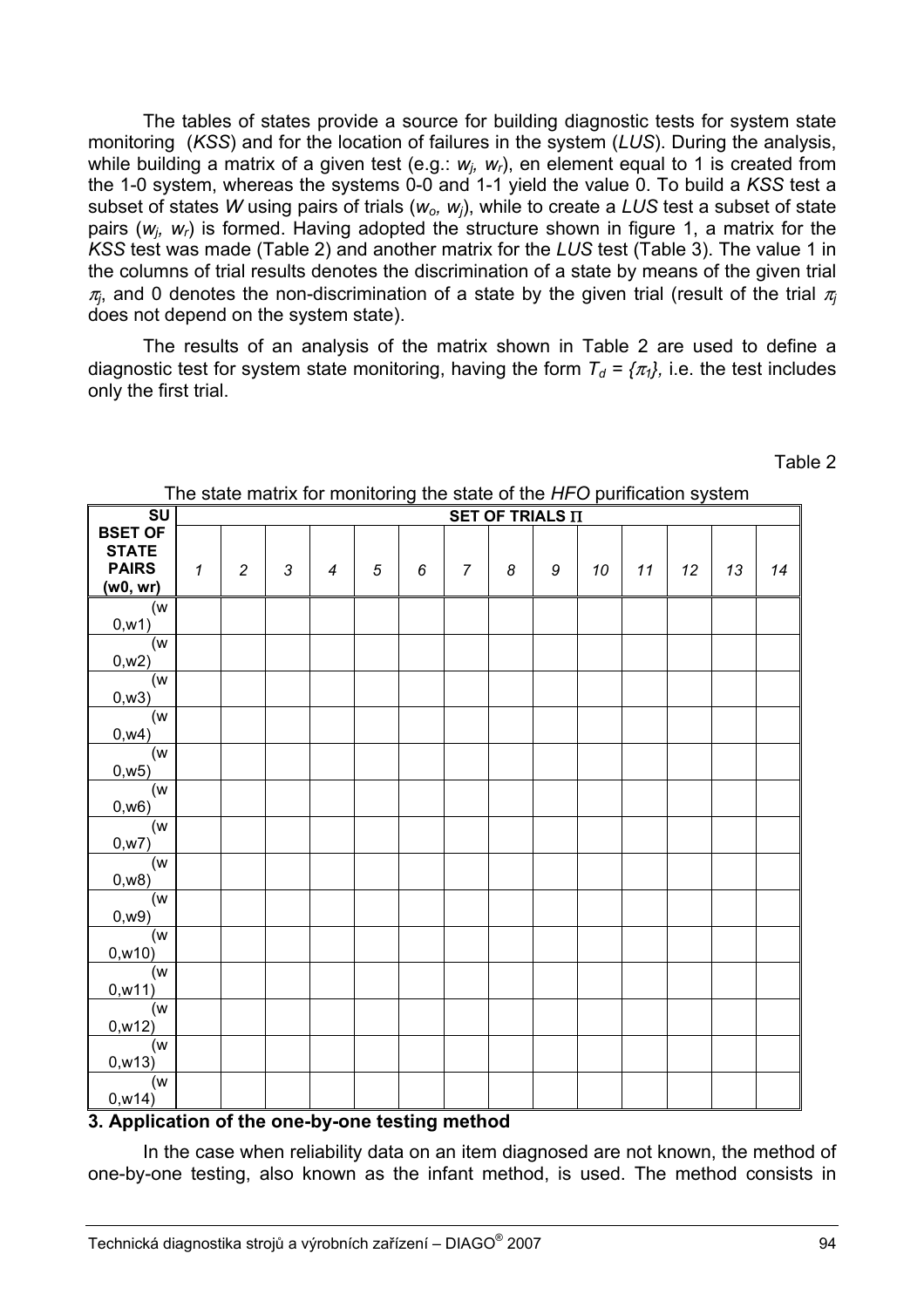subsequent verification of a hypothesis on possible failures of elements in a system. The number of trials is less by one than the number of all elements because if the diagnosis of the penultimate item proves it is operational, it follows that the last element is faulty.

Presented below is an example of a diagnostic model, based on the infant method. The elements are denoted as in Figure 1.



Fig. 2. A diagnostic model of a *HFO* purification system

Diagnosing with the use of above models is based on the verification of the diagnostic parameter *Yn-m* (quantity measured between elements *n* and *m*). The particular components, branches or an entire system are said to be in the up state if, respectively, in a given set of elements the values of diagnostic parameters are found within a preset range. If a failure occurs in a system, one can identify the faulty element by one-by-one measurements. The measurement of parameters at the end of an installation informs whether the whole installation is in the up state, while a measurement at the end of a system branch informs that the elements of the branch are operational. If parameters in a branch are exceeded, the one-by-one testing between elements will indicate the faulty device.

# **4. Analysis of energetic fluids flow matrix in the HFO purification system**

The functional structure (fluids flow graph) of the HFO purification system is presented in Figure 1. The diagram displays measurement points and alarm sensors, which are supposed to monitor a correct flow of a fluid. In order to examine whether the number of measurement points and alarm sensors fitted is sufficient for the complete control of heavy fuel oil purification the so called matrices of fluid flow were created.

The matrices contain the number of columns and rows that equals the number of elements forming the functional structure. They include data on the fluid flow between particular elements of the installation (0 - denotes no fluid flow, while 1 - denotes there is fluid flow). The places where measuring and alarm sensors are located are also marked in the matrix.

Table 3

Matrix of fluid flow in a *HFO* purification system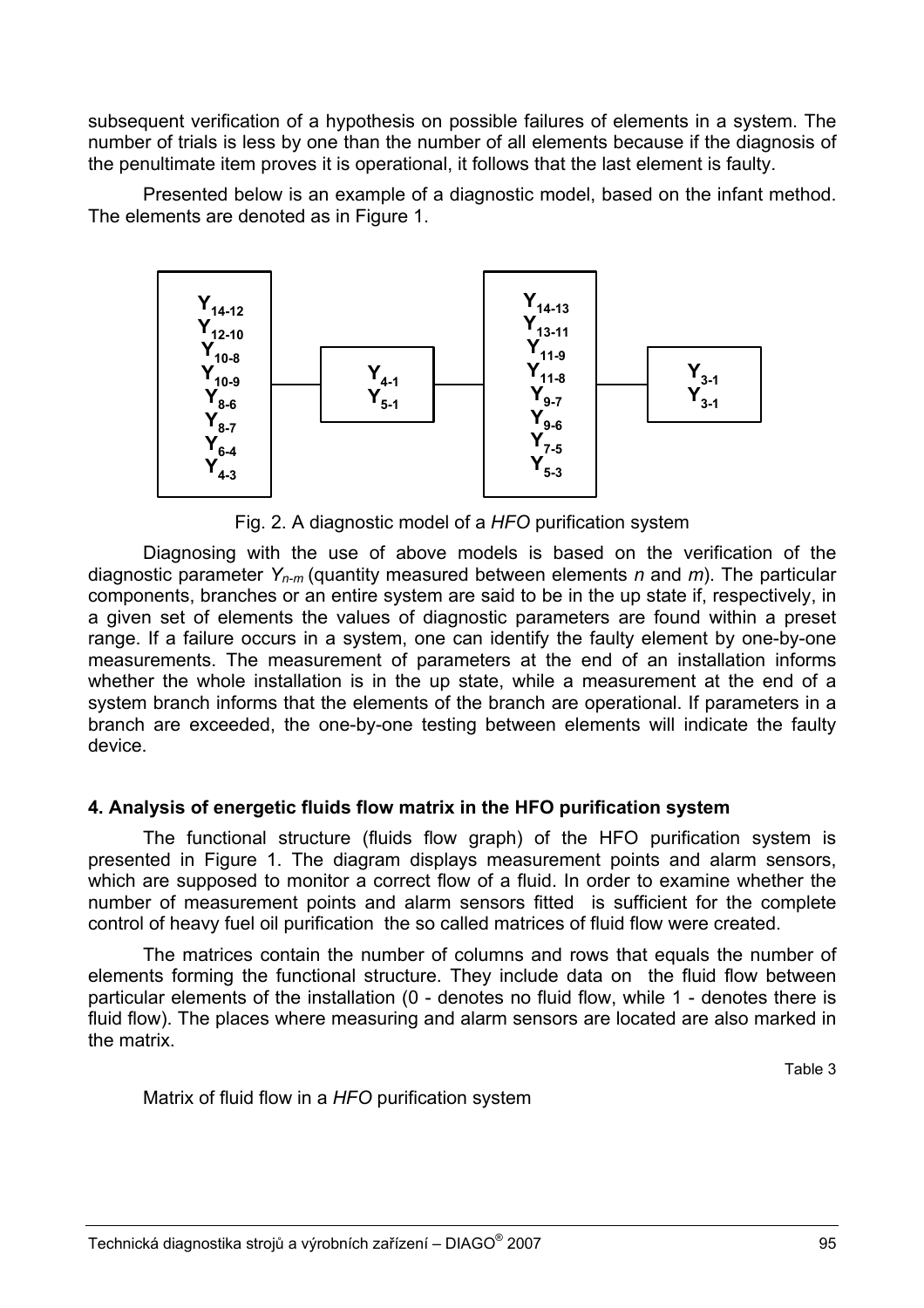| $\mathsf{C}$<br>omp. | $\mathbf{1}$  | $\overline{2}$ | 3                                                           | $\overline{4}$      | $\overline{5}$ | 6           | $\overline{7}$ | $\bf 8$                      | 9                         | $10$                      | 11                       | 12              | 13                                | 14                                       |
|----------------------|---------------|----------------|-------------------------------------------------------------|---------------------|----------------|-------------|----------------|------------------------------|---------------------------|---------------------------|--------------------------|-----------------|-----------------------------------|------------------------------------------|
| $\mathbf{1}$         | $\omega$      | $\mathbf 0$    | $\mathbf 0$                                                 | $\mathbf 0$         | 0              | $\mathbf 0$ | $\mathbf 0$    | $\mathbf 0$                  | $\mathbf 0$               | $\pmb{0}$                 | $\mathbf 0$              | $\mathbf 0$     | $\mathsf 0$                       | $\mathsf 0$                              |
| $\overline{2}$       | 0             | $\mathbb{Z}^2$ | $\pmb{0}$                                                   | $\mathsf 0$         | $\mathsf 0$    | $\pmb{0}$   | $\mathsf 0$    | $\mathsf 0$                  | $\mathsf 0$               | $\pmb{0}$                 | $\mathsf 0$              | $\mathsf 0$     | $\mathsf 0$                       | FA<br>$\boldsymbol{\mathsf{H}}$          |
| 3                    | FA<br>$\sf H$ | $\mathbf{1}$   | $\mathbb{L}^+$                                              | $\mathbf 0$         | 0              | $\pmb{0}$   | $\mathsf 0$    | $\mathsf 0$                  | $\mathsf 0$               | $\pmb{0}$                 | $\pmb{0}$                | $\mathsf 0$     | $\pmb{0}$                         | $\pmb{0}$                                |
| $\overline{4}$       | FA<br>H<br>PJ | $\mathbf 0$    | <b>FJ</b><br>$\mathsf{P}\mathsf{J}$<br>$\mathsf{P}$<br>CAHL | $\blacksquare$      | 0              | $\pmb{0}$   | $\pmb{0}$      | $\mathsf 0$                  | $\mathsf{O}\xspace$       | $\pmb{0}$                 | 0                        | $\pmb{0}$       | $\mathsf{O}\xspace$               | $\pmb{0}$                                |
| $\overline{5}$       | FA<br>H<br>PJ | $\pmb{0}$      | $\mathsf{FJ}$<br>PJ<br>$\sf P$<br>CAHL                      | $\mathsf 0$         | $\blacksquare$ | 0           | $\pmb{0}$      | $\mathsf 0$                  | $\pmb{0}$                 | $\pmb{0}$                 | $\pmb{0}$                | $\pmb{0}$       | $\mathbf 0$                       | $\pmb{0}$                                |
| $\,6\,$              | 0             | $\pmb{0}$      | $\pmb{0}$                                                   | <b>TC</b>           | $\pmb{0}$      | $\Box$      | $\pmb{0}$      | $\mathsf 0$                  | $\pmb{0}$                 | $\pmb{0}$                 | $\pmb{0}$                | $\pmb{0}$       | $\mathsf{O}\xspace$               | <b>TC</b><br>$\mathsf T\mathsf I$<br>AHL |
| $\overline{7}$       | $\pmb{0}$     | $\pmb{0}$      | $\mathsf 0$                                                 | $\mathsf{O}\xspace$ | <b>TC</b>      | 0           | $\sim$         | $\mathsf 0$                  | $\mathsf 0$               | $\pmb{0}$                 | $\pmb{0}$                | $\mathbf 0$     | $\pmb{0}$                         | <b>TC</b><br>$\mathsf T\mathsf I$<br>AHL |
| 8                    | 0             | $\mathbf 0$    | $\mathsf 0$                                                 | $\mathbf 0$         | $\mathsf 0$    | <b>TJ</b>   | <b>TJ</b>      | $\omega$                     | $\mathsf 0$               | $\pmb{0}$                 | $\mathsf 0$              | $\mathbf 0$     | $\pmb{0}$                         | $\pmb{0}$                                |
| $\boldsymbol{9}$     | $\pmb{0}$     | $\pmb{0}$      | $\pmb{0}$                                                   | $\mathsf{O}\xspace$ | 0              | TJ          | TJ             | $\mathsf 0$                  | $\mathbb{Z}^{\mathbb{Z}}$ | 0                         | $\pmb{0}$                | $\pmb{0}$       | $\pmb{0}$                         | $\pmb{0}$                                |
| $10$                 | 0             | $\mathbf 0$    | $\pmb{0}$                                                   | $\pmb{0}$           | 0              | $\mathbf 0$ | $\pmb{0}$      | PJ<br>TJ<br>U<br>$\mathsf A$ | PJ<br>TJ<br>U<br>Α        | $\blacksquare$            | 0                        | $\pmb{0}$       | $\mathbf 0$                       | $\pmb{0}$                                |
| 11                   | 0             | $\mathbf 0$    | $\mathbf 0$                                                 | $\mathbf 0$         | 0              | $\mathbf 0$ | $\pmb{0}$      | PJ<br>TJ<br>U<br>$\mathsf A$ | PJ<br>TJ<br>U<br>Α        | $\mathbf 0$               | $\overline{\phantom{a}}$ | $\mathbf 0$     | $\pmb{0}$                         | $\pmb{0}$                                |
| 12                   | $\mathsf 0$   | $\pmb{0}$      | $\mathsf 0$                                                 | $\pmb{0}$           | $\pmb{0}$      | $\pmb{0}$   | $\pmb{0}$      | $\pmb{0}$                    | $\pmb{0}$                 | PJ<br>$\mathsf{P}$<br>DAH | 0                        | $\Box$          | $\pmb{0}$                         | $\mathbf 0$                              |
| 13                   | 0             | $\pmb{0}$      | $\pmb{0}$                                                   | $\pmb{0}$           | 0              | $\pmb{0}$   | $\pmb{0}$      | $\mathsf 0$                  | $\pmb{0}$                 | $\pmb{0}$                 | PJ<br>P<br>DAH           | $\pmb{0}$       | $\Box$                            | $\pmb{0}$                                |
| 14                   | 0             | $\mathsf 0$    | $\pmb{0}$                                                   | $\mathsf{O}\xspace$ | 0              | $\mathsf 0$ | $\mathbf 0$    | $\mathsf 0$                  | $\pmb{0}$                 | $\pmb{0}$                 | $\pmb{0}$                | TJ<br>TI<br>AHL | TJ<br>$\mathsf T\mathsf I$<br>AHL | $\blacksquare$                           |

 After an analysis of the fluid flow matrix (Table 3) and summing up control points for particular devices it has been found that all the system branches are permanently monitored. The system without places from which the operator could obtain information on the system state is subject to higher failure frequency.

## **5. Conclusions**

The application of herein described methods for diagnosing a technical item requires first a preparation of a proper mathematical enabling a description of each possible technical condition of marine power plant device and installation.

By increasing the number of sensors we can more accurately determine the condition of technical items, which increases the costs of systems themselves and their operation. That is why unnecessary excess of measuring instruments should be avoided.

It should be borne in mind that even the best mathematical model will not fulfill satisfactorily its function without an appropriate number of parameters describing the item state. These parameters are understood as data from measurements of temperature, pressure, flow intensity, pressure differences, low and high fuel level in tanks, viscosity etc.